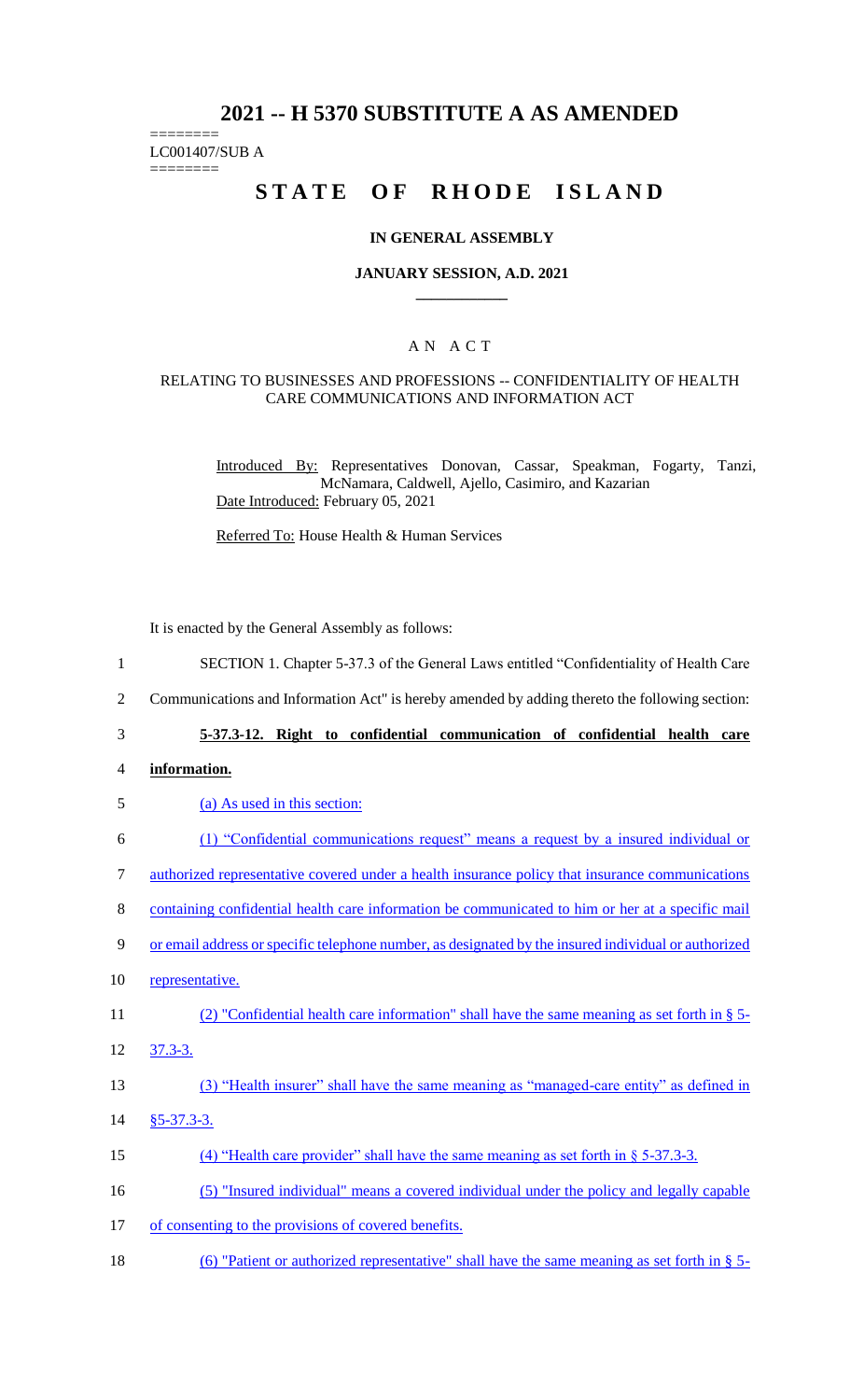1 37.3-3.

| $\sqrt{2}$ | (b) Notwithstanding any other law, and to the extent permitted by federal law, a health                  |
|------------|----------------------------------------------------------------------------------------------------------|
| 3          | insurer shall take the following steps to further protect the confidentiality of an insured individual's |
| 4          | confidential health care information:                                                                    |
| 5          | (1) A health insurer shall permit an insured individual or authorized representative to                  |
| 6          | submit a confidential communications request form as described in subsection (d) of this section.        |
| 7          | A health insurer shall accommodate requests for communication in the form and format requested           |
| $8\,$      | by the insured individual or authorized representative, if it is readily producible in the requested     |
| 9          | form and format. A health insurer shall permit that communications containing confidential health        |
| 10         | care information be communicated to the insured individual or authorized representative at a             |
| 11         | specific mail or email address or specific telephone number, as designated by the insured individual     |
| 12         | or authorized representative.                                                                            |
| 13         | (2) A health insurer may require the insured individual or authorized representative to make             |
| 14         | a request for a confidential communication described in subsection $(b)(1)$ of this section, in writing  |
| 15         | or by electronic transmission.                                                                           |
| 16         | (3) The confidential communication request shall be valid until the insured individual or                |
| 17         | authorized representative submits a revocation of the request, or a new confidential communication       |
| 18         | request is submitted.                                                                                    |
| 19         | (4) For the purposes of this section, a confidential communications request must be                      |
| 20         | implemented by the health insurer within ten (10) calendar days of the receipt of an electronic          |
| 21         | transmission or telephonic request or within ten (10) calendar days of receipt by first-class mail.      |
| 22         | The health insurer shall acknowledge receipt of the confidential communications request and advise       |
| 23         | the insured individual or authorized representative of the status of implementation of the request if    |
| 24         | an insured individual or authorized representative contacts the insurer.                                 |
| 25         | (c) A health insurer shall not condition coverage on the waiver of rights provided in this               |
| 26         | section.                                                                                                 |
| 27         | (d) All health insurers shall create a confidential communications request form that shall               |
| 28         | be easily readable and prominently displayed on the health insurer's website.                            |
| 29         | (e) The department of health shall develop and disseminate to health care providers                      |
| 30         | information on best practices relating to how providers can support insured individuals or               |
| 31         | authorized representatives requesting confidential communications including, but not limited to:         |
| 32         | (1) Ensuring that health care providers and health care staff are aware and understand the               |
| 33         | requirements outlined in this section;                                                                   |
| 34         | (2) Having hard-copy versions of the standardized confidential communications request                    |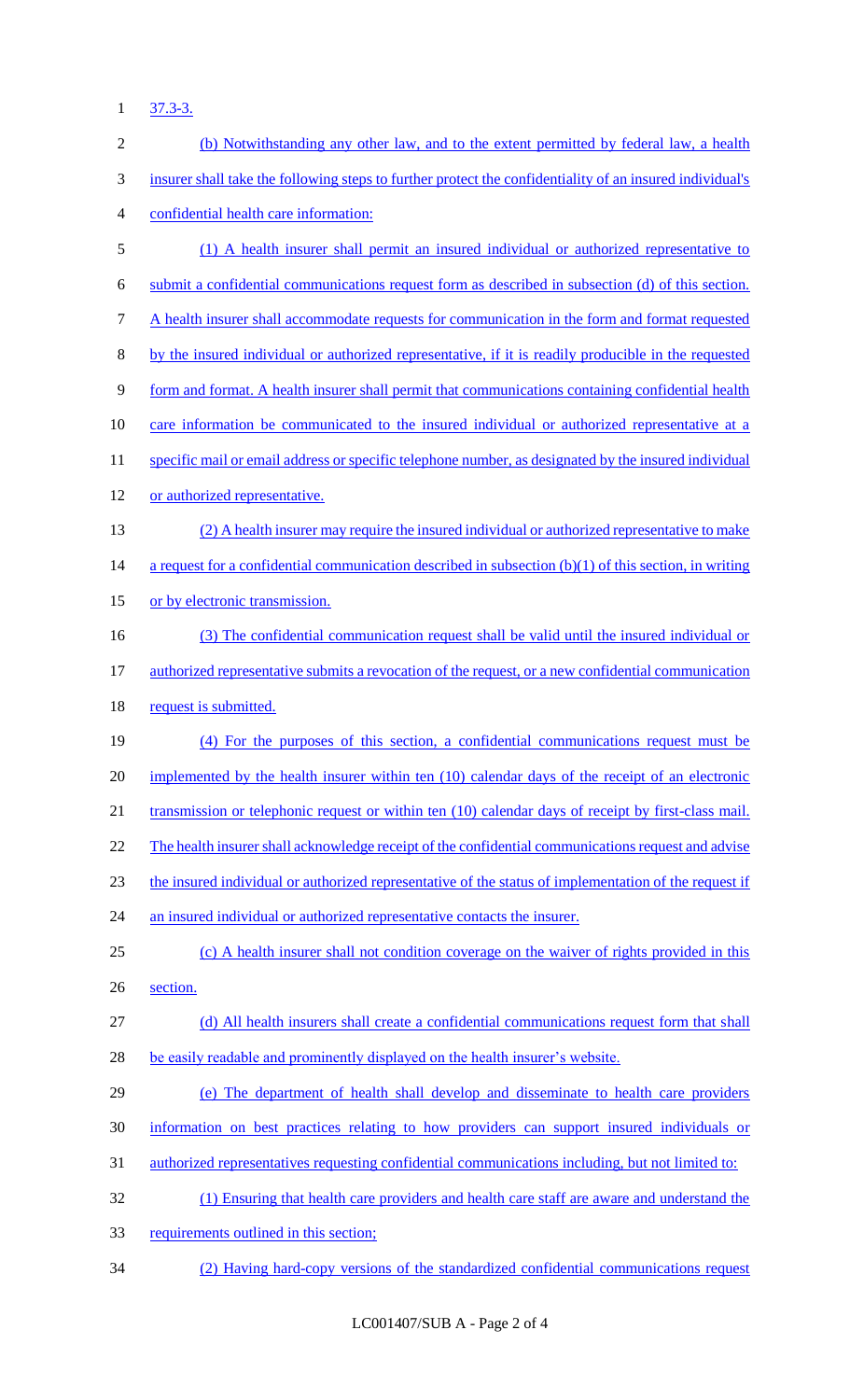- 1 form described in subsection (d) of this section, prominently displayed and available to insured
- 2 individuals or authorized representatives; and
- 3 (3) Offering to submit the standardized confidential communications request form
- 4 described in subsection (d) of this section that has been completed by an insured individual or
- 5 authorized representative to that insured individual's health insurer.
- 6 (f) The office of the health insurance commissioner and the department of health may adopt
- 7 reasonable rules and regulations for the implementation and administration of this chapter.
- 8 SECTION 2. This act shall take effect on January 1, 2022.

======== LC001407/SUB A ========